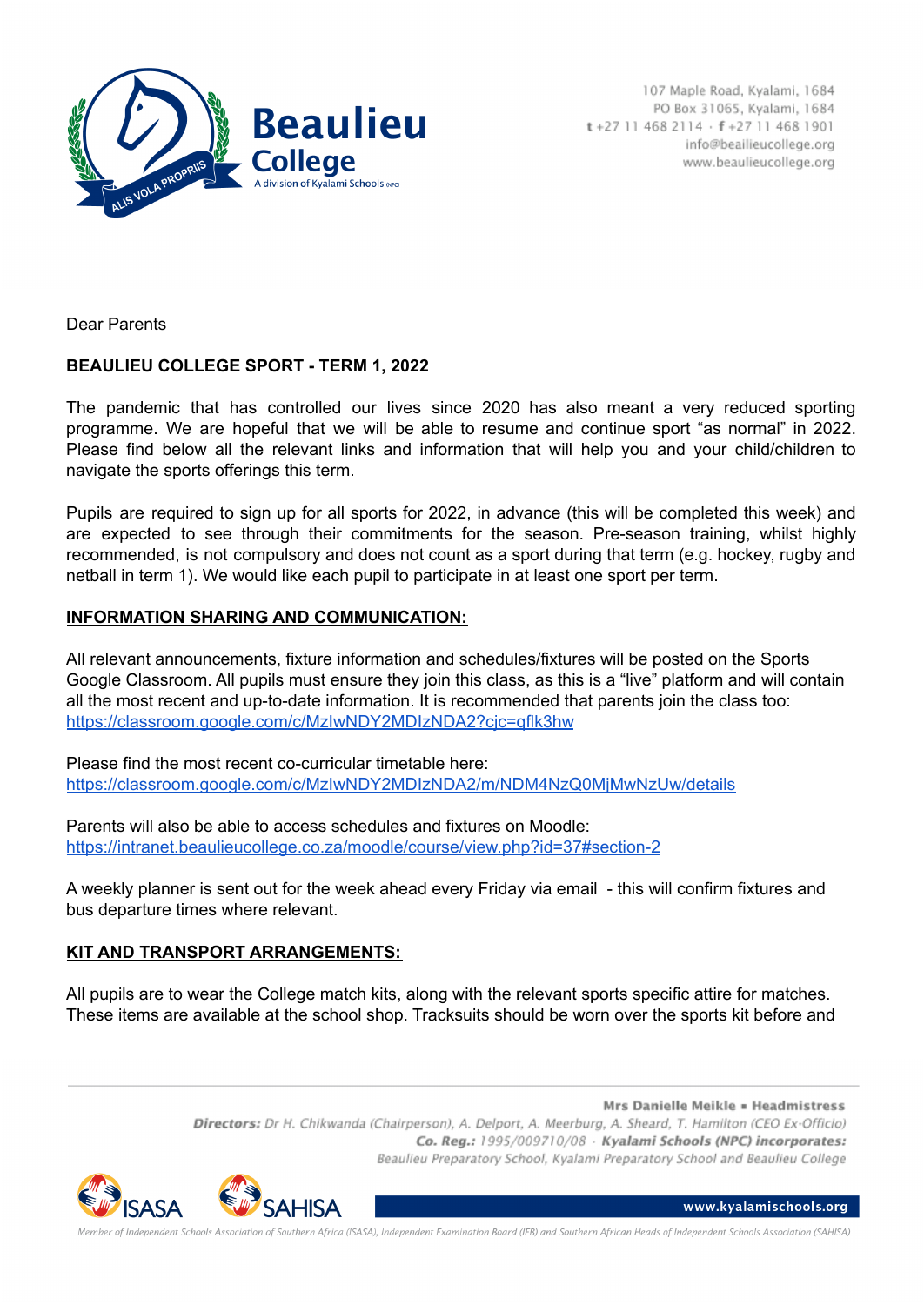after matches. For practices, pupils may wear PE uniform: either their match kit, or the school shorts and their house t-shirt. No other kit may be worn.

Unless otherwise stated, the College will provide transport to all away matches - pupils have to travel to the venue on that transport, but may be fetched and return home with parents.

## **INFORMATION PER SPORT (all times and email addresses are available on the co-curricular timetable):**

### **TENNIS**

TIC Girls': Ms Sanders; TIC Boys': Ms Mastilo Boys' Matches: Monday Girls' Matches: Tuesday Boys' Practice: Wednesday Girls' Practice: Monday All practices are compulsory

## **AQUATICS:**

TIC Water Polo: Ms Pretorius; TIC Swimming: Mr Warriner Water Polo Practice: Monday, Tuesday, Friday Water Polo Matches: Wednesday, Saturday Swimming Practice: Monday, Tuesday, Wednesday Swimming Galas: Thursday Swimmers/water polo players have to attend 2 out of 3 practice sessions weekly and are each to avail themselves to both disciplines.

## **GOLF**

TIC: Mr Milne 9 holes practice round/driving range session: Monday Coaching session: Tuesday League matches for the team are on a Monday - the rest of the players will still practice Dress code: appropriate golf attire for practice; 1st team golf shirt (supplied) and navy shorts/skirt/trousers for matches.

#### **CRICKET**

TIC: Mr Grove Practice: Tuesday, Thursday Matches: Wednesday, Saturday

#### **SQUASH**

TIC Girls': Mrs Florenca Practice: Monday (open to all), Wednesday (by invitation) Matches: Friday The courts are available for use throughout the week

Mrs Danielle Meikle = Headmistress

Directors: Dr H. Chikwanda (Chairperson), A. Delport, A. Meerburg, Adv F. Mukaddam, A. Sheard, G. Botha (CEO Ex-Officio) Co. Reg.: 1995/009710/08 · Kyalami Schools (NPC) incorporates: Beaulieu Preparatory School, Kyalami Preparatory School and Beaulieu College



www.kyalamischools.org

.<br>ociation of Southern Africa (ISASA), Independent Examination Board (IEB) and Southern African Heads of Independent Schools Association (SAHISA)